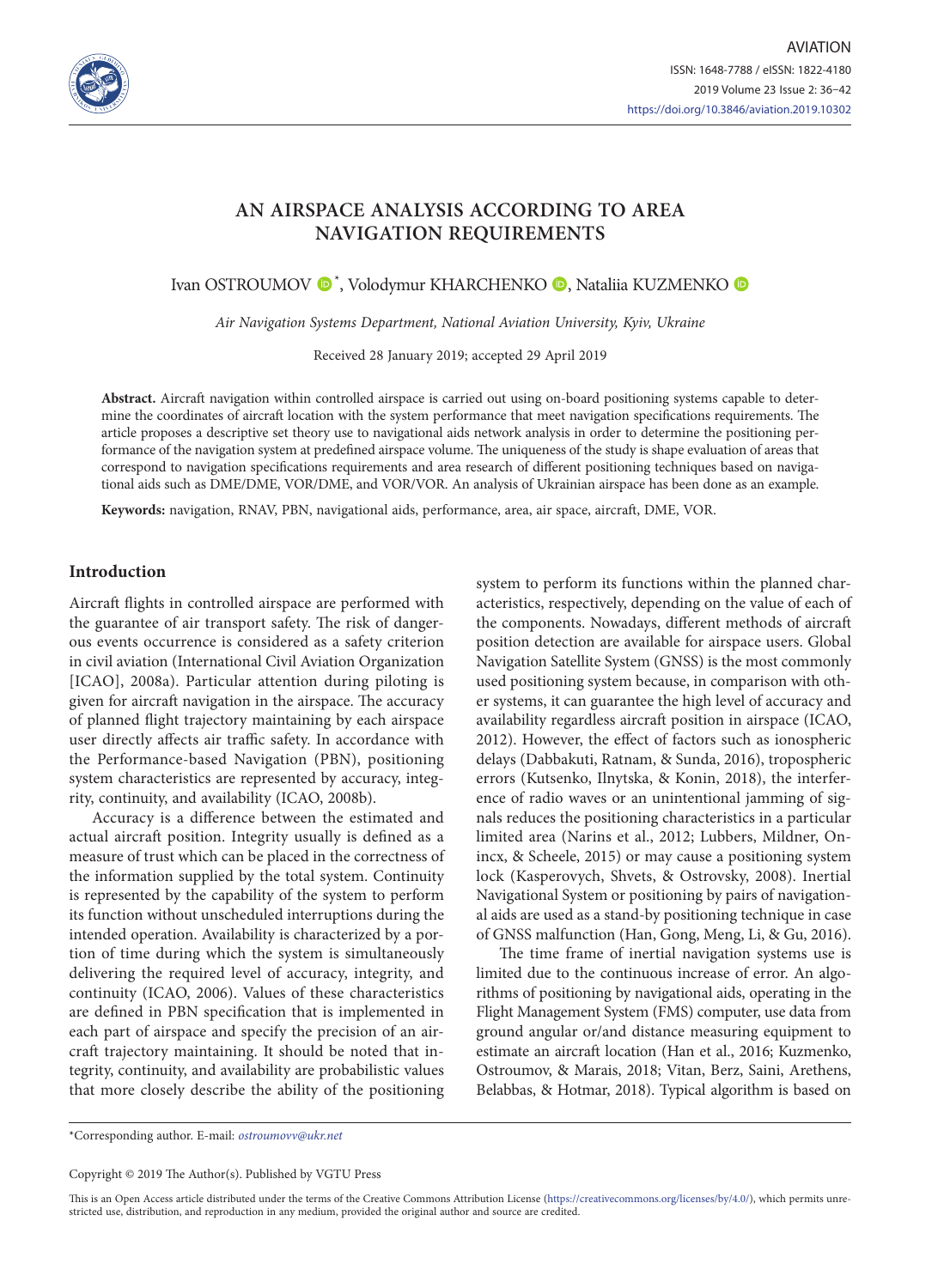data from only one pair of navigational aids, which are determined by a certain criterion of optimality (Ostroumov, Kuzmenko, & Marais, 2018). Localization methods such as TOA (Time of arrival), AOA (Angle of arrival) or AOA/ TOA may be used for positioning by navigational aids. In case of TOA, the distances are measured by Distance Measuring Equipment (DME) and VHF omnidirectional range (VOR) or Automatic Direction Finder (ADF) can be used as angular data sensors for AOA method. The DME/DME and VOR/DME pairs are the most frequently used, while VOR/VOR and ADF/ADF are extremely rarely used due to significant errors of angle measurement by VOR and ADF equipment (Kuzmenko et al., 2018).

Onboard positioning system should meet numerous requirements for the characteristics of its operation as set in the RNP/RNAV navigation specifications. Numerous advantages of RNP/RNAV procedures makes them useful in the current airspace structure (Muller, Uday, & Marais, 2011). Therefore, each positioning method corresponds to a certain airspace volume within which the requirements of navigational specifications approved by the Air Navigation Service Provider (ANSP) for defined airspace are met. An airspace air navigation service analysis take a significant intention at SESAR project due to segmentation of ground navigational aids within European volume into the parts with particular boundaries and characterized by different performance level. The assessment task of the airspace area compliance with the requirements of area navigation is an important stage in the assessment improvement of flight safety (Eurocontrol, 2008).

#### **1. Performance requirements**

The accuracy, integrity and continuity requirements are set forward up to location data obtained from the onboard positioning system. The accuracy of navigational measurements is characterized by Total System Error (TSE), which must take a value within the permitted levels, depending on the type of navigation specification (Table 1), in 95% of the total flight time with longitudinal and lateral deviations (ICAO, 2008b).

According to (ICAO, 2008b), the main components of the TSE are the Navigation System Error (NSE), Flight Technical Error (FTE), and Path Definition Error (PDE):

$$
TSE2 = NSE2 + FTE2 + PDE2.
$$
 (1)

The NSE value is estimated by the maximum value of mean squared deviation error of aircraft location detection within the 95% confidence band. NSE value depends on the type of navigation system and depends on the geometry of the ground stations location.

FTE characterizes the ability of a pilot or an automatic piloting system to follow a predetermined trajectory of flight. In the case of manual control, the FTE includes the indication or data interpretation errors. The FTE value for the various flight phases are shown in Table 2 (ICAO, 2008b; Lo et al., 2010)

The PDE includes errors of aircraft trajectory settings in the FMS and other related components of the errors (database errors, air navigation chart errors, etc.). However, due to the usage of digital databases in FMS, the PDE is too small in comparison with the value of other components and it can be neglected.

The integrity of the navigation information is defined by the value of the probability of significant failure in the positioning equipped, which, according to (ICAO, 2008b), can not exceed  $10^{-5}$  per flight hour independently from flight phase. The requirements for the availability of ground navigational aids infrastructure or the segment of satellites for GNSS are also considered as a probability of a significant fault, which, according to (ICAO, 2008b), can not exceed 10–7.

Table 1. Performance requirements of navigation specification

| Navigation specification | TSE, NM | Integrity | Risk of signal-in-space error |
|--------------------------|---------|-----------|-------------------------------|
| RNAV <sub>10</sub>       | 10      | $10^{-5}$ | $10^{-7}$                     |
| RNAV <sub>5</sub>        |         |           |                               |
| RNP <sub>4</sub>         |         |           |                               |
| RNAV 2, RNP 2            |         |           |                               |
| RNAV1, RNP 1             |         |           |                               |

Table 2. FTE values according to the flight phase

| Flight phase      | Control mode |                 |            |  |
|-------------------|--------------|-----------------|------------|--|
|                   | manual       | flight director | autopilot  |  |
| En Route Oceanic  | 2 NM         | $0.5$ NM        | $0.25$ NM  |  |
| En Route Domestic | 1 NM         | $0.5$ NM        | $0.25$ NM  |  |
| Terminal          | 1 NM         | $0.5$ NM        | $0.25$ NM  |  |
| Approach          | $0.5$ NM     | $0.25$ NM       | $0.125$ NM |  |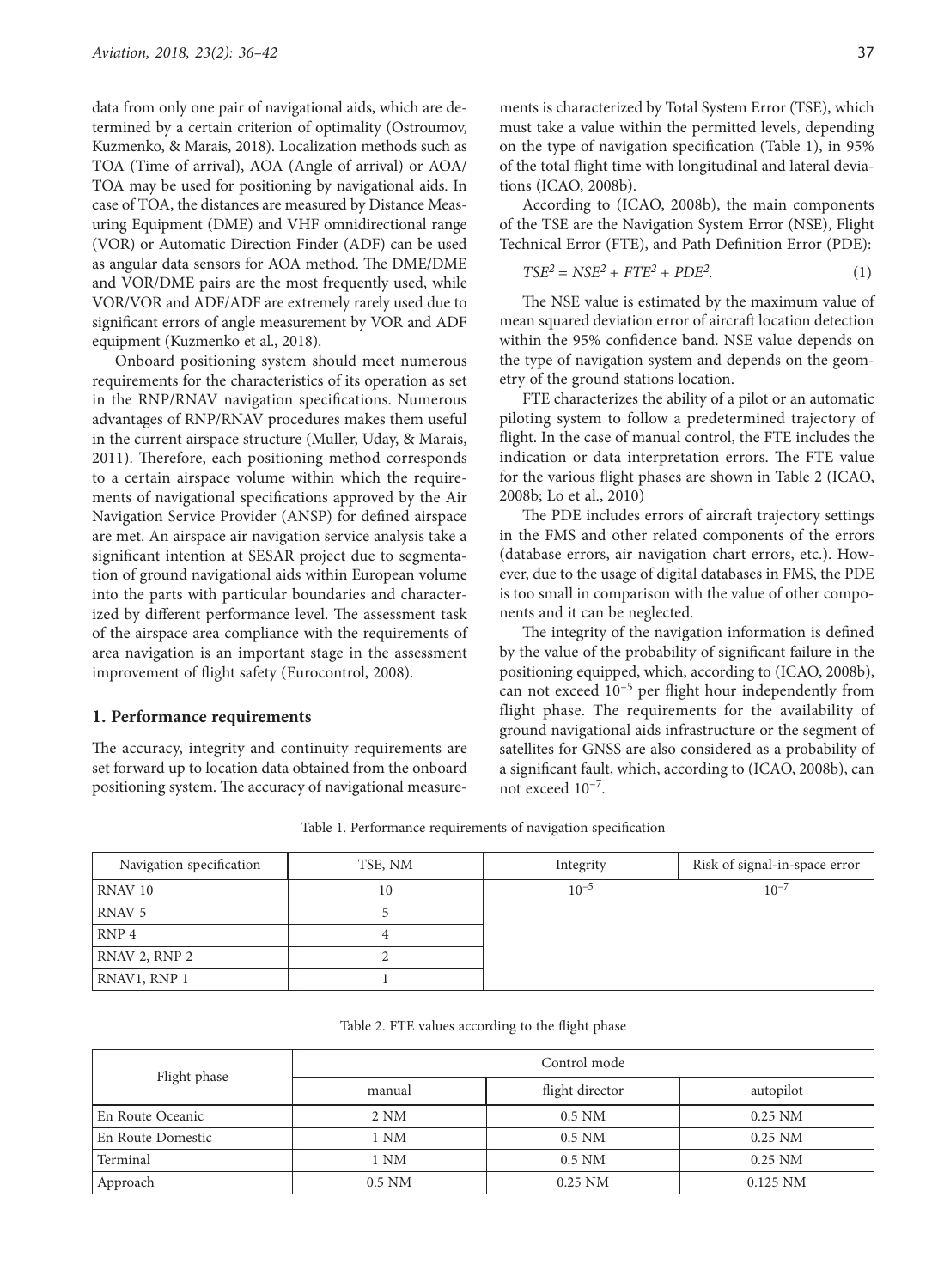#### **2. Accuracy of positioning by navigational aids**

Modern algorithms can use a pair of ground navigational aids for positioning simultaneously. In particular, at each point of airspace, there is a set of available navigational aids services, but only a pair of sensors can be used according to equipment list limitation. Selection of navigational aids is grounded on error analysis. The root-mean-square deviation of positioning error in the horizontal plane is used as the main characteristic of positioning accuracy.

The error of positioning in a horizontal plane for a pair of DME A and DME B by TOA method can be defined as follows (Eurocontrol, 2008):

$$
\sigma_{DME/DME}^2 = (2 \sigma_{sis}^2 + \sigma_{air\ DME\ A}^2 + \sigma_{air\ DME\ B}^2)sin^{-2}\alpha_{AB}, \ (2)
$$

where  $\sigma^2_{\rm sis}$  includes error introduced by radio waves propagation in space and transponder error;  $\sigma^2_{\text{ air DME A}}$ ,  $\sigma^2_{\text{ air DME}}$  $B<sub>B</sub>$  are errors introduced by the airborne interrogator in range measurements to DME A and DME B, correspondingly;  $\alpha_{AB}$  is the inclusion angle between the directions to DMEs.

According to almost the same characteristics of DME, the value of  $\sigma_{\rm sis}$  cannot exceed 0.05 NM to DME equipment first installed after 1 January 1989 (ICAO, 2006). The theoretical maximum value of error introduced by the airborne interrogator ( $\sigma_{air}$ ) is a function of measured range (ICAO, 2008b):

σ*air = max*{*0.085 NM; 0.125% R*}*.*

where *R* is a measured range by DME.

An error of positioning by AOA method for a pair of VOR equipment can be represented as follows (Ostroumov et al., 2018):

$$
\sigma^2_{VOR/VOR} = \sigma^2_{VOR} (d^2_{VOR A} + d^2_{VOR B}) sin^{-2}\alpha_{AB},
$$
 (3)  
where  $\sigma_{VOR}$  is the root mean square errors of angle mea-  
surement of the VOR system in radians. Typical  $\sigma_{VOR}$   
does not exceed 1°;  $d_{VORA,B}$  are distances to VORs;  $\alpha_{AB}$  is  
the inclusion angle between the directions to VORs.

Also, the same formula (3) can be applied for positioning by angles to Non-Directional Beacons measured by ADF.

In the VOR/DME positioning approach VOR and DME, placed in one navigation point, are used. Root mean square error of VOR/DME positioning in a horizontal plane is:

$$
\sigma^2_{VOR/DME} = \sigma^2_{DME} + D^2_h \sigma^2_{VOR},
$$
\n(4)

where  $D_h$  is horizontal distance between aircraft and VOR/DME.

An error analysis of positioning by navigational aids indicates the dependence of root mean square errors from ground network configuration and geometrical location of navigational aids for different positioning approaches DME/DME, VOR/VOR, and VOR/DME.

#### **3. Performance analysis in terms of set theory**

The geometric configuration of navigational aids network makes performance vary in the airspace of the service area. Unfortunately, there are no possible ways to get an exact mathematical function, which would describe the distribution of positioning errors by coordinates analytically. The main approach to performance analysis is to consider airspace as a set of elementary particles, with an estimation of positioning accuracy for each of them. The positioning characteristics are considered constant inside of each particle. Compliance with the requirements for navigational specifications is also considered to be constant. The sets of elementary particles that meet the requirements of a particular navigation specification form availability area of certain navigational characteristic. An accuracy of availability area construction, in this case, is determined by the resolution or geometric dimensions of the elementary particle space. In the general case, the airspace that meets the requirements for accuracy can be represented as a set of points, centers of elementary particles. The geometry of the mutual location and the technical characteristics of the navigational aids network determine the volumes of airspace within which it is possible to use them for positioning and navigation. In particular, each of the positioning methods by pair of navigational aids will match the set of compliance with the navigational specification RNAV 1, RNAV 2, RNP 4, or RNAV 5, as shown in Table 3.

In the general case, each of the *RNAV* sets is determined by a certain number of *k* subsets of *RNAVi* (Figure 1):

$$
RNAVi \subset RNAV, i = 1,...,k.
$$

The RNAV sets can be considered as binary relations between sets that define the coordinates of elementary particle centers in case of analysis for a given flight level. The elements of space are specified in a certain coordinate system, for example, in a geodesic using sets of the latitude Φ, longitude Λ and heights H:

$$
\Phi = {\varphi | \varphi_{min} \le \varphi \le \varphi_{max}},
$$
  

$$
\Lambda = {\lambda | \lambda_{min} \le \lambda \le \lambda_{max}},
$$

| Navigation specification | DME/DME                  | <b>VOR/DME</b>           | VOR/VOR                  |
|--------------------------|--------------------------|--------------------------|--------------------------|
| RNAV <sub>1</sub>        | RNAV1 <sub>DME/DME</sub> | RNAV1 <sub>VOR/DME</sub> | RNAV1 <sub>VOR/VOR</sub> |
| RNAV <sub>2</sub>        | RNAV2 <sub>DME/DME</sub> | RNAV2 <sub>VOR/DME</sub> | RNAV2 <sub>VOR/VOR</sub> |
| RNP <sub>4</sub>         | RNP4 <sub>DME/DME</sub>  | RNP4 <sub>VOR/DME</sub>  | RNP4 <sub>VOR/VOR</sub>  |
| RNAV 5                   | RNAV5 <sub>DME/DME</sub> | RNAV5 <sub>VOR/DME</sub> | RNAV5 <sub>VOR/VOR</sub> |

Table 3. Sets of compliance with navigational specifications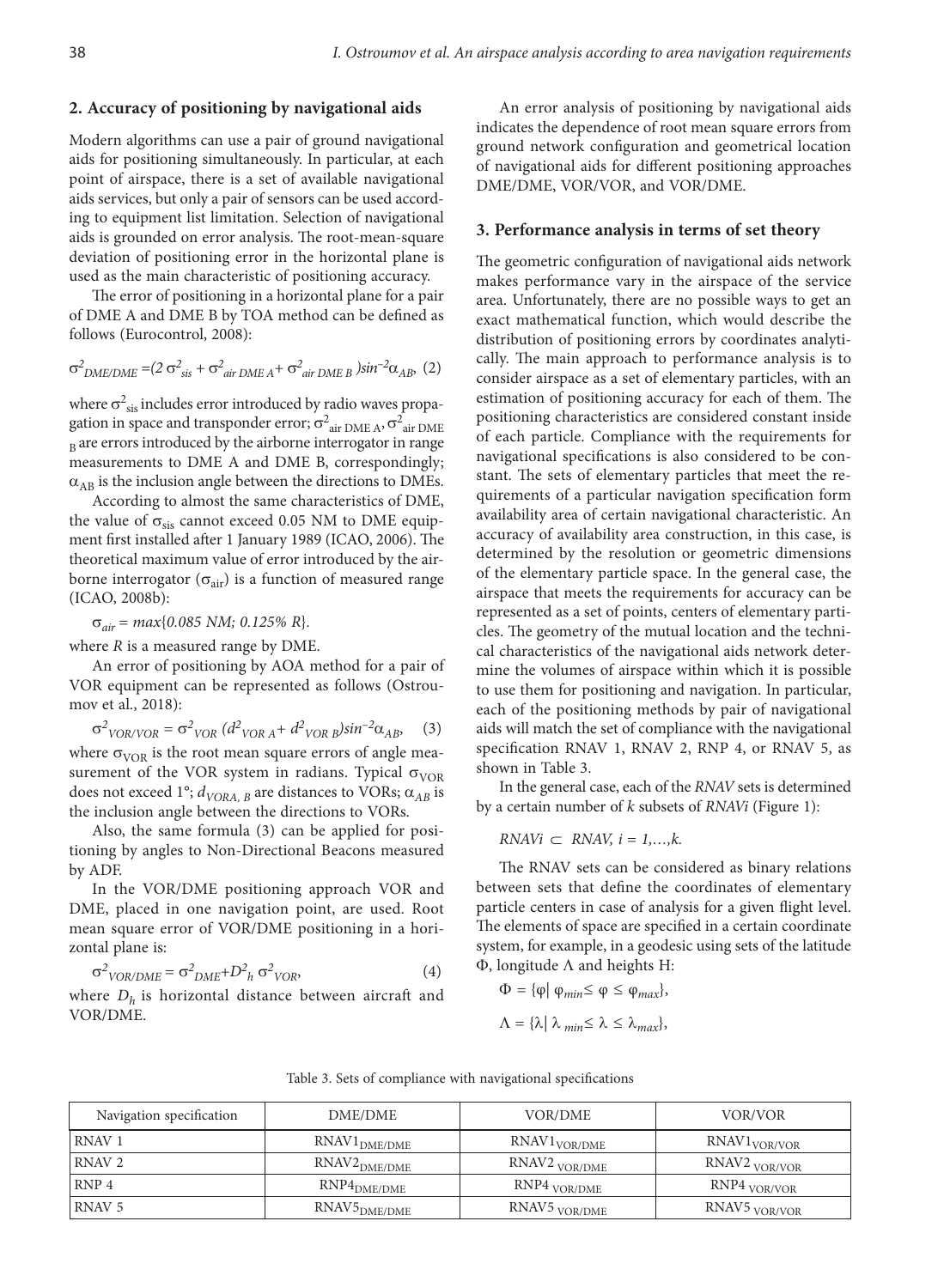

Figure 1. *RNAVi* subsets

$$
H = \{h \mid h_{min} \leq h \leq h_{max}\},\
$$

where  $\varphi_{min}$ ,  $\varphi_{max}$ ,  $\lambda_{min}$ ,  $\lambda_{max}$ ,  $h_{min}$ ,  $h_{max}$  are the boundary limits that determine the studied volume of airspace. Also, space elements can be specified in the Cartesian coordinate system, for example, in the local NEU using *X, Y, Z* sets:

$$
X = \{x \mid x_{min} \le x \le x_{max}\},
$$
  
\n
$$
Y = \{y \mid y_{min} \le y \le y_{max}\},
$$
  
\n
$$
Z = \{z \mid z_{min} \le z \le z_{max}\},
$$

where  $x_{min}$ ,  $x_{max}$ ,  $y_{min}$ ,  $y_{max}$ ,  $z_{min}$ ,  $z_{max}$  are the boundaries defining the studied volume of airspace in the Cartesian coordinate system.

Any non-empty subset of *RNAV<sub>i</sub>* can be considered as ternary relations between sets that specify the coordinates of space elements:

 $RNAV_i \subseteq X \times Y \times Z$ .

In this case, the Cartesian product of the *X, Y, Z* sets forms a set of ordered triples of coordinates <x, y, z> consisting of elements of these sets:

*X* × *Y* × *Z*={<*x*, *y*, *z*> | *x* ∈ *X*, *y* ∈ *Y*, *z* ∈ *Z*}.

In partial case, for a fixed flight level a binary relation can be considered as follows:

$$
RNAV_{FL,i} \subseteq X \times Y,
$$
  

$$
X \times Y = \{ \langle x, y \rangle \mid x \in X, y \in Y \}.
$$
 (5)

In terms of assessing compliance with the characteristics of area navigation, it is important to evaluate the total number of compliance with the *RNAV* requirements for each positioning methods by pairs and a set of navigational aids. That is, estimating the boundaries of the PBN set for which the *RNAV<sub>DME/DME</sub>*, *RNAV<sub>VOR/DME*, *RNAV-*</sub> *VOR/VOR, RNAV<sub>DMEs</sub>, RNAV<sub>VOR/DMEs</sub>, RNAV<sub>VORs</sub>* sets can be considered as subsets:

$$
RNAV_{DME/DME} \subset PBN; RNAV_{VOR/DME} \subset PBN; RNAV_{VOR/VOR} \subset PBN; RNAV_{DMEs} \subset PBN; (200)
$$

 $RNAV<sub>VOR/DMEs</sub> \subset PBN; RNAV<sub>VORs</sub> \subset PBN.$ 



Figure 2. *PBN set*

As shown in Figure 2 the PBN set forms a set of coordinates of the centers of the elementary particles within which the navigation of the aircraft is allowed in accordance with a particular specification. Thus, it is possible to write:

 $PBN \subseteq \text{RNAV}_{\text{DME/DME}} \cup \text{RNAV}_{\text{VOR/DME}} \cup \text{RNAV}_{\text{VOR/VOR}} \cup$  $RNAV_{DMEs} \cup RNAV_{VOR/DMEs} \cup RNAV_{VORs}$ 

The inverse *PBN* set corresponds to the area of the space within which navigation by navigational aids can not be provided:

$$
PBN = \{L_i \mid L_i \subset PBN\}. \tag{6}
$$

The power of the PBN set can determine the airspace area or volume that satisfies certain navigation specification requirements. The area of compliance with a specific navigation specification for a given altitude may be calculated as follows:

$$
S_{FL, \, RNAV} = |PBN|S_0,\tag{7}
$$

$$
S_0 = (x_{max} - x_{min})(y_{max} - y_{min})n^{-2},
$$
\n(8)

where  $S_0$  is the area of the elementary partcle of airspace;  $n$  is a total number of elements. Substituting  $(8)$  into  $(7)$ and taking into account:  $n = |X| = |Y|$ , we have:

$$
S_{FL, \, RNAV} = (x_{max} - x_{min})(y_{max} - y_{min}) \, |PBN| \, |X|^{-2}.\tag{9}
$$

The volume of airspace meeting navigation specification requirements, with a cubic elementary particle, can be written as follows:

$$
V_{RNAV} = |PBN|V_0,
$$
  
\n
$$
V_0 = (x_{max} - x_{min})(y_{max} - y_{min}) (z_{max} - z_{min})n^{-3}.
$$

Similar to (9), we have:

$$
V_{RNAV} = (x_{max} - x_{min})(y_{max} - y_{min}) (z_{max} - z_{min}) |PBN| |X|^{-3}.
$$

The redundancy of the navigation methods at each point of the space can be formalized due to the association of the *RNAVi* sets. The PBN series can be considered to be bound if the subsets of RNAV correspond to subsets of the cross section (Figure 2):

$$
M = RNAV_{DME/DME} \cap RNAV_{VOR/DME} \cap RNAV_{VOR/VOR} , (10)
$$
  

$$
M \neq \emptyset.
$$

The number of associated subsets corresponds to the number of permitted methods of aircraft positioning at a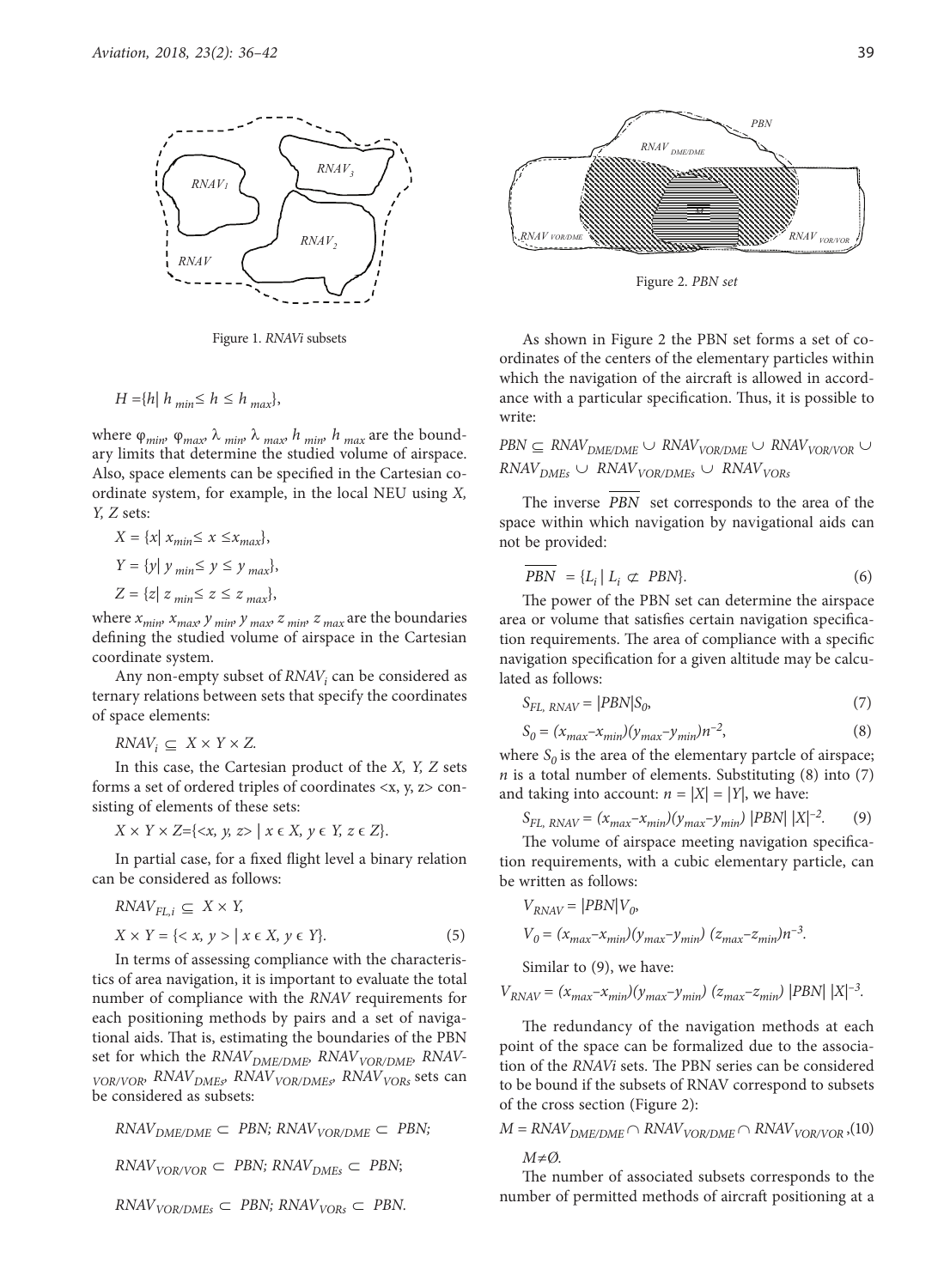certain point of airspace. Availability areas of only a particular positioning method can be defined as the difference in the sets of each of the methods:

 $PBN_{DME/DMF} = (RNAV_{DME/DMF} \setminus RNAV_{VOR/DMF}) \setminus RNAV_{VOR/VOR}$  $PBN_{VOR/DMF} = (RNAV_{VOR/DMF} \setminus RNAV_{DMF/DMF}) \setminus RNAV_{VOR/VMF}$  $PBN_{VOR/VOR} = (RNAV_{VOR/VOR} \setminus RNAV_{VOR/DME}) \setminus RNAV_{DME/DME}$ .

The availability volumes study of different positioning methods allows analyzing the airspace with the purpose of ensuring the requirements of navigational specifications. In addition, airspace analysis in terms of set theory helps to identify areas of space (6) that do not meet PBN requirements and develop a strategy for improving air navigation services.

#### **4. Numerical demonstration**

We will conduct an analysis of Ukrainian airspace regarding compliance with the requirements of area navigation for positioning by navigational aids. The ground network of navigational aids consists of 12 DMEs (in particular: BAH, IHA, IHR, IKI, IKV, KSN, KVR, ILO, ILV, STB, VIN, YHT) and 8 VOR / DMEs (BRP, DNP, IVF, KHR, KVH, LIV, ODS, SLV) (AIP, 2017) represented by high altitude and terminal types (Federal Aviation Administrations [FAA], 1982). For each type of navigational aid, there is a certain area of airspace within which the services of the navigational aid are guaranteed. To reduce the computational time, we use a cylindrical model of navigational aids service volume limited above by a cone of silence (FAA, 2007). An investigated airspace has been divided into 200 squared elementary particles in the East–West direction and 107 particles to cover investigated area in the North– South direction. The area of each elementary particle is  $75 \text{ km}^2$  that indicates a resolution of the analysis. Thus, a matrix of investigated airspace includes 21400 elementary particles. There are 11,257 elementary particles within the boundaries of the investigated airspace, which will cover 852 thousand km<sup>2</sup> approximately. A number of elementary particles defines the precision of analysis but is limited by the performance of computation equipment. The results of the availability assessment within Ukrainian airspace at FL 195 taking into account national navigational aids networks of the neighboring countries: Poland, Slovakia, Hungary, Romania, Moldova, Russia, Belarus, and Turkey are shown in Figure 3.

The subsets of the all available navigational aids at each elementary particle of airspace is used for forming pairs and estimating the NSE by (2), (3), (4) separately for each positioning method. The navigational aids pair, which provides the minimum NSE value, is considered as an optimal one. The choice of the optimal pair is performed by Binary Integer Linear Programming (Ostroumov et al., 2018). TSE value is calculated by (1), taking the assumption of  $FTE = 0.5$  NM for flight director control mode according to Table 2. The TSE is used as a criterion for compliance with the requirements of RNAV

according to Table 1. Figures 4, 5, 6 show the results of estimating the sets of compliance with RNP/RNAV requirements for DME/DME, VOR/DME and VOR/VOR positioning methods, respectively.

The navigational specifications availability areas allow analyzing geographically the disadvantages of the navigational aids network geometry. In particular, the RNAV 2 areas for VOR/VOR are provided mostly only between the arcs connecting BRP and KVH, and RNAV



Figure 3. Amount of available navigational aids in Ukrainian airspace



Figure 4. Compliance of positioning by DME/DME with RNP/RNAV



Figure 5. Compliance of positioning by VOR/DME with RNP/RNAV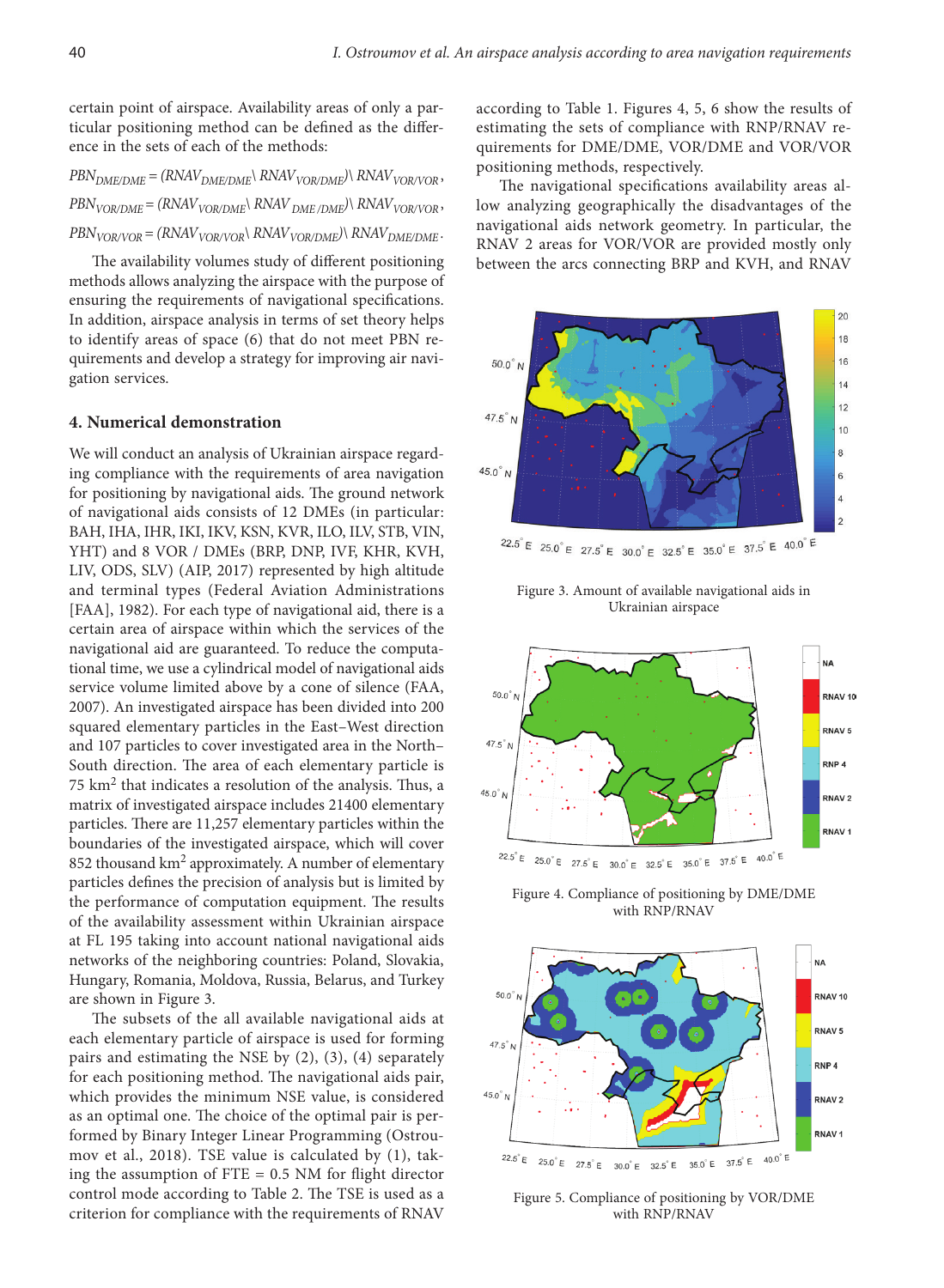

Figure 6. Compliance of positioning by VOR/VOR with RNP/RNAV



Figure 7. An area analysis of navigation specifications compliance for FL195

1 requirements are not provided at all, due to errors of angular data provided by VOR equipment. In general, any of the navigational characteristics are not supported by the AOA method at the Eastern and Southern airspace. The AOA/TOA method provides positioning in accordance with the requirements of RNAV 1 only in a circular area in the immediate vicinity of the ground equipment, although the requirements of RNP 4 and RNAV 5 are performed in the multiple parts of airspace except for the area above the Crimea. Positioning by DME/DME is met RNAV 1 requirements and higher in the almost of investigated volume. The results of area analysis for a variety of navigation specifications according to different navigation methods by (9) are given in Figure 7.

About 97.4% of investigated airspace at FL195 meets the RNAV requirements for DME/DME according to Figure 7. The VOR/DME and VOR/VOR indicate a tendency to increase, depending on the reduction of the RNAV precision requirements.

In addition, the ability of airspace to support various positioning methods define continuity characteristic. Results of intersection area study by (10) of DME/DME and VOR/DME positioning methods in RNAV airspace in comparison with all available methods are indicated in Figure 8.

Also, the histogram in Figure 8 reflects the ability of the investigated airspace to provide services of a backup navigation system in case of a minor failure with one of both DME or VOR sensors onboard.



Figure 8. An area supporting various positioning methods simultaneously

### **Conclusions**

The proposed approach to the evaluation of the characteristics of the aircraft onboard navigation system allows a geometrical analysis of the compliance areas with certain navigational specifications and to allocate areas of unavailability of positioning by particular methods. Geometric analysis of areas allows developing steps to improve the quality of air navigation services provided by ANSP and improving air traffic safety. Investigation of the sets of compliance with certain navigational specifications allows estimating the general characteristics of airspace compliance with RNAV requirements. The analysis of intersections between RNAV sets allows studying the ability of air navigation services to ensure the continuity of navigation information in case of on-board sensors failure.

The detailed analysis of air navigation service according to RNAV requirements within Ukrainian airspace allows concluding the quality of positioning services by ground navigational aids. The obtained results are important for roadmap development to improve the safety of air transportation and are the necessary inputs to assess the risks of dangerous deviations and aircraft collision.

#### **References**

- AIP (2017). *Aeronautical Information Publication of Ukraine*. Ukrainian State Air Traffic Services Enterprise.
- Dabbakuti, J. R., Ratnam, D. V., & Sunda, S. (2016). Modeling of ionospheric time delays based on adjusted spherical harmonic analysis. *Aviation*, *20*(1), 1-7. <https://doi.org/10.3846/16487788.2016.1162197>
- International Civil Aviation Organization. (2006). *Aeronautical telecommunications. Radio navigation aids* (Annex 10, Vol. 1). International Standards and Recommended Practices. International Civil Aviation Organization, Montreal, Canada.
- International Civil Aviation Organization. (2008a). *Unified framework for collision risk modeling in support of the manual on airspace planning methodology with further applications*, (CIR 319, AN/181 ed.). International Civil Aviation Organization, Montreal, Canada.
- International Civil Aviation Organization. (2008b). *Performancebased navigation (PBN) manual* (Doc 9613 AN/937). International Civil Aviation Organisation, Montreal, Canada.
- International Civil Aviation Organization. (2012). *Global Navigation Satellite System (GNSS) manual* (Doc 9849, AN/457). International Civil Aviation Organization, Montreal, Canada.
- Eurocontrol. (2008). *Guidelines for PRNAV Infrastructure Assessment* (GUID-114, 1.2 ed.).